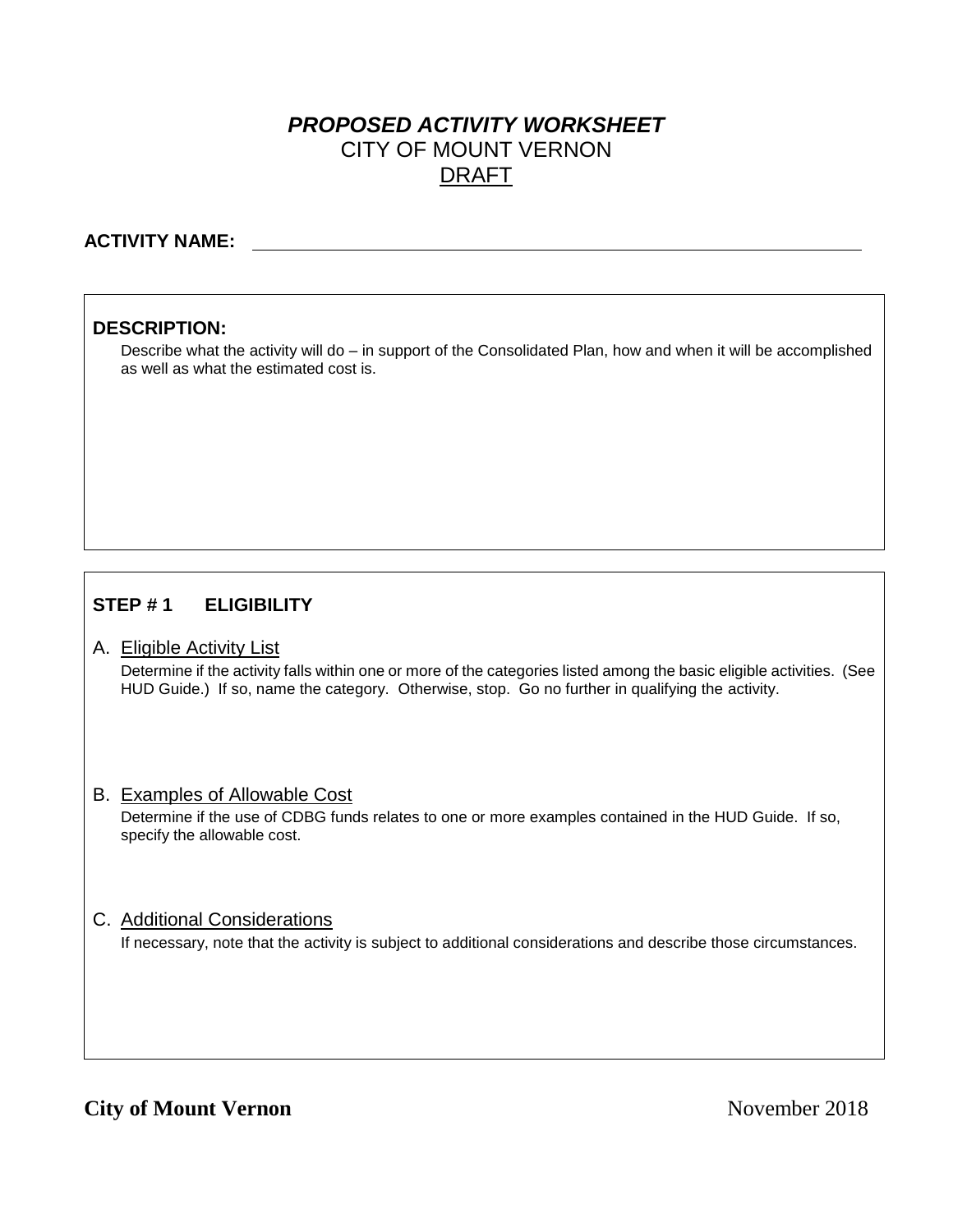# **STEP # 2 PROHIBITION**

### A. Ineligible Activity Review

Determine if the activity falls within one or more of the categories of prohibited activities. (See HUD Guide.) If so, name the category. Stop and go no further.

#### B. Further Considerations

If any doubt exists about the above conclusion, engage in further consultations with local and Federal officials. Record the outcome of the consultations.

# **STEP # 3 NATIONAL OBJECTIVES**

#### A. Criteria for Objectives

Determine if the activity meets the criteria for one or more of the national objectives. (See HUD Guide.) If so, name both the category of national objective and the criterion that it satisfies. Otherwise, stop and go no further.

### B. Records to be Maintained

Describe the records to be maintained that document compliance with the above national objective per one of the criteria. Place those records in the file accompanying this Worksheet.